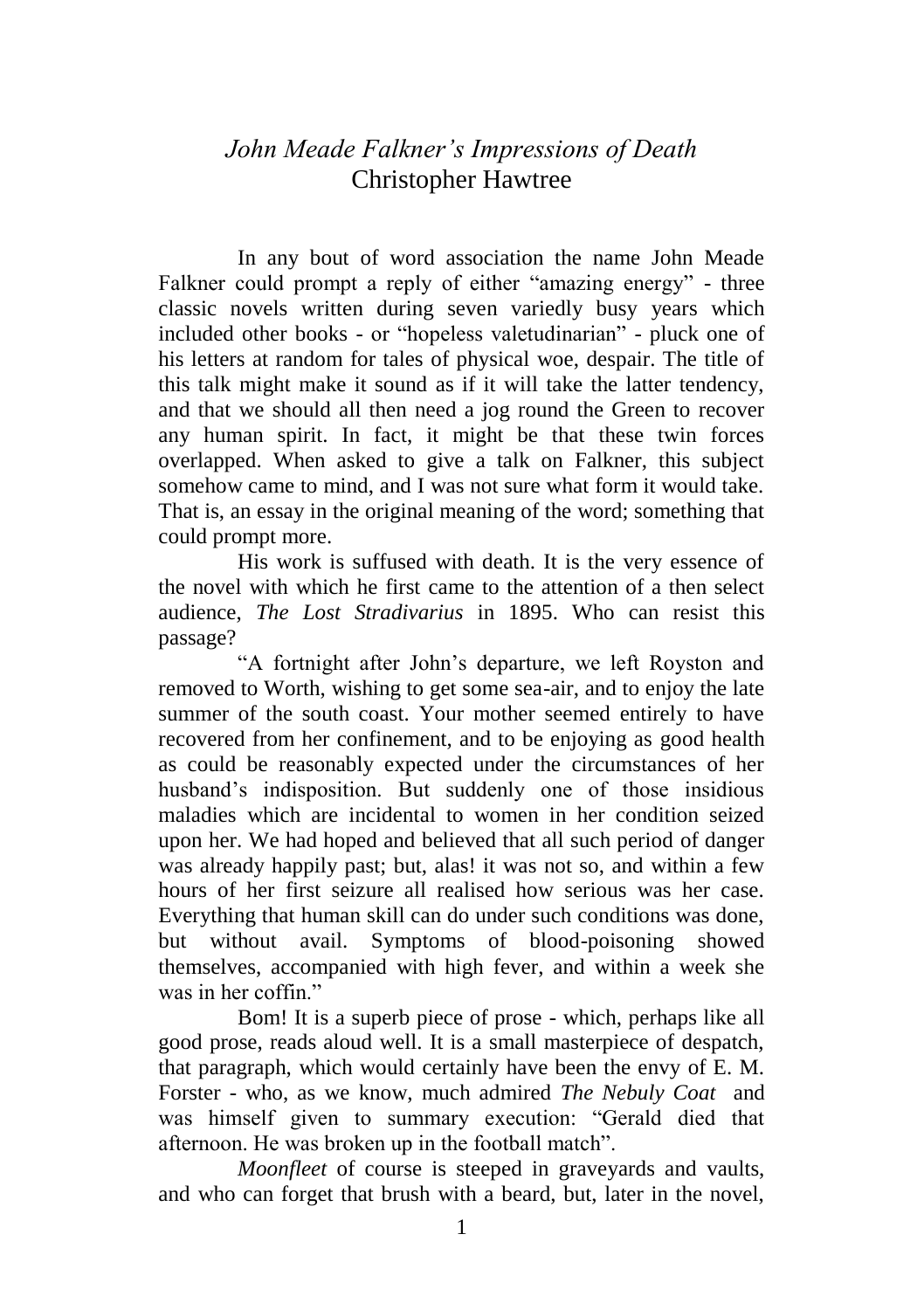Falkner creates superb vertigo: "the parapet wall was very low, and caught the turnkey behind the knee as he staggered, tripping him over into the well-mouth. He gave a bitter cry, and there was a wrench on his face when he knew he was come, and 'twas then Elzevir caught him by the belt. For a moment I thought he was saved, seeing Elzevir setting his body low back with heels pressed firm against the parapet wall to stand the strain. Then the belt gave way at the fastening, and Elzevir fell sprawling on the floor. But the other went backwards down the well.

"I got to the parapet just as he fell first into that black abyss. There was a second of silence, then a dreadful noise like a cocoa-nut being broken on a pavement - for we once had cocoa-nuts in plenty at *Moonfleet*, when the Bataviaman came on the beach, then a deep echoing blow, where he rebounded and struck the wall again and last of all, the thud and thundering splash, when he reached the water at the bottom. I held my breath for sheer horror, and listened to see if he would cry, though I knew at heart he would never cry again, after that first sickening smash; but there was no sound or voice, except the moaning voices of the water eddies that I had heard before."

Falkner's grandfather, Robert had spent much of his life in hopes of making "a good death", but it is unlikely that this - a very good death indeed - was quite what he had in mind. Nobody has perhaps remarked on that image of the cocoa-nut, as Falkner always carries the reader along, so often leaving no time to pause, but, in now lingering on it, one feels that it would not have been out of place on the lips of Philip Marlowe. And, as we shall see, one might wonder whether Hitchcock read Falkner.

However well one knows an author, his work cannot all be brought into mind of an instant. All the more so with somebody such as Falkner. Every reading of him yields more. Perhaps because the reader changes, perhaps because there is so much to find, and he is an author whom one can pick up and read again in sections as well as straight through. At any rate, the process makes one all the more aware of how much Death permeated Victorian life.

I, for one, first felt this subject assume a significance, a creative force in Falkner's life, when in Dorchester and looking through a box of unsorted material. Although sitting down I was stopped in my tracks by a photograph of his elder brother Robert in his coffin - a picture taken just before Falkner's birth when that unknown sibling was two months short of his fourth birthday. Startling as that image remains to us, and haunted by it as Falkner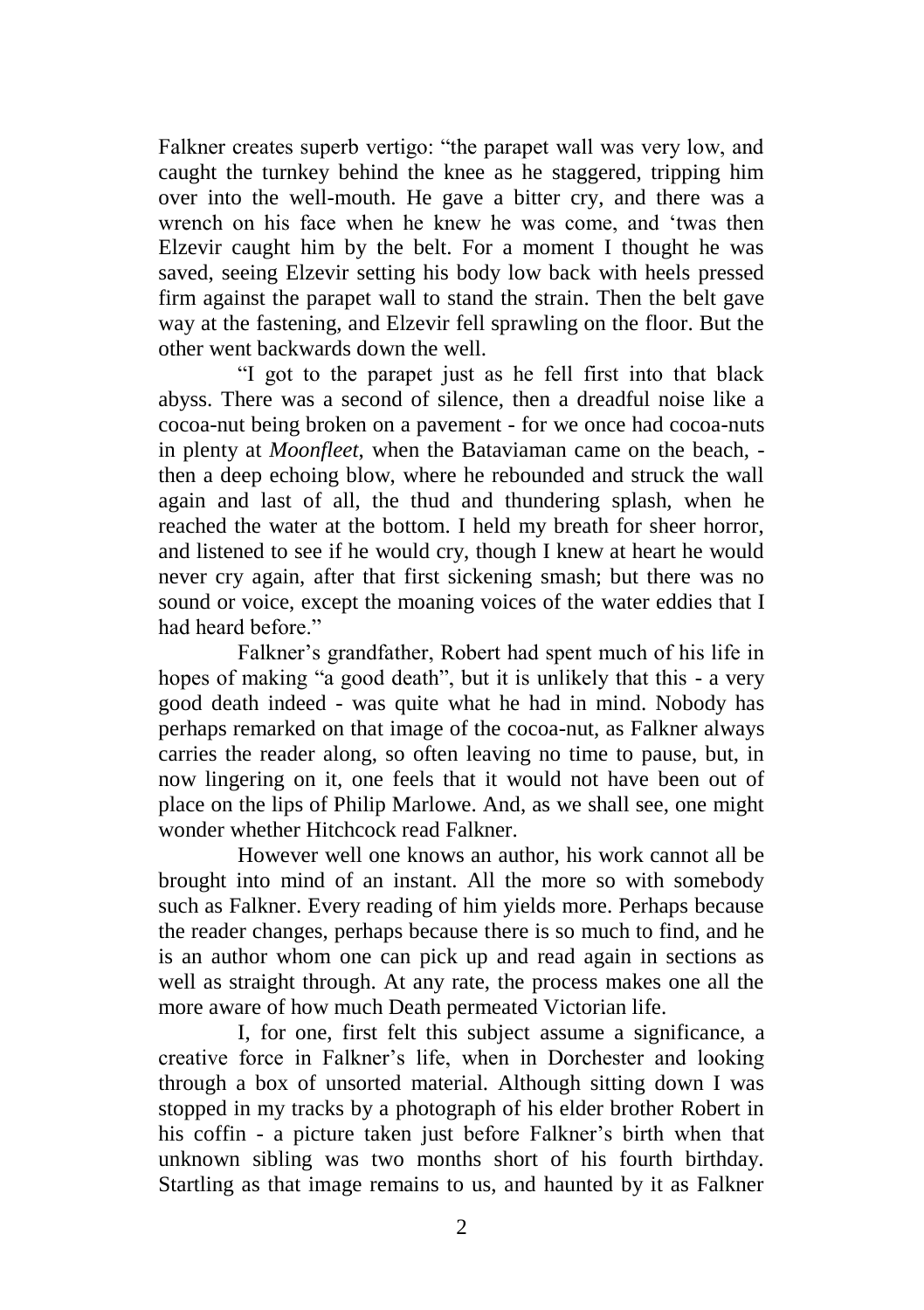was later to be as he was by the deaths of his brother William and sister Mary (two people whom one would like to know better), it was no morbid keepsake of the Falkners but part of a custom. (It is startling to find, as Pat Jalland notes in her substantial 1995 study of *Death in the Victorian Family*, that 100,000 infants died annually before the age of one, the figure only beginning to drop in the Edwardian era.) Robin, as Robert was known, and "Robin's things" became both a legend and a presence in the other children's lives, a cult was made of him. As Falkner's sister Anne said, it was strange that her parents "could have wished or borne to perpetuate him thus, his worn little face and sunken eyes bound round with a white band and a few early flowers from the garden in his hand".

Death - in the abstract - might be said to form Falkner's first memory. His father Tom had in 1861 "brought me a wooden pistol which fired shots by means of a watch-spring" while Anne recalled their country rambles and the "thrilling discovery!" that was the far-gone carcass of a sheep in a great clump of speedwell from which there rose in alarm two carrion crows as the children approached. "The evil smell and the partly bare bones had an unholy attraction for us all." They were also given, as Anne recalls, to tipping hot water on insects in the sty. "Sudden death overtook them and I looked on solemnly with the wonder and unholy glee of childhood, watching the living shrivel into nothing as the boiling stream overtook them."

Perhaps children are less innocent, less sentimentally given than their elders. Around this time, in the summer of 1866 there died the uncle of Falkner's father, John Grant. At eighty, he had gone off on one of his walks over the Ridgway north of Weymouth; this time, however, he was too little dressed and caught bronchitis. After a strong fight, he died. His last words were those - from Deuteronomy - which had sustained him in earlier years: "the eternal God is thy refuge and underneath are the everlasting arms." The Falkners did not shirk that vogue for the "contemplation of death", which was easier to sustain if there were some ever-present phrase in mind, something along the lines of Uncle John's last words. (It was a popular text - in his 1971 study of *Death, Heaven and the Victorians* John Morley mentions it as appearing in a book of sermons given in Brighton for children.) And so illuminated copies of this were made, to various standards, depending upon where it was to be hung, all painted for a fee by a Major's daughter in Weymouth who had fallen on hard times.

Between the realism of the festering sheep and the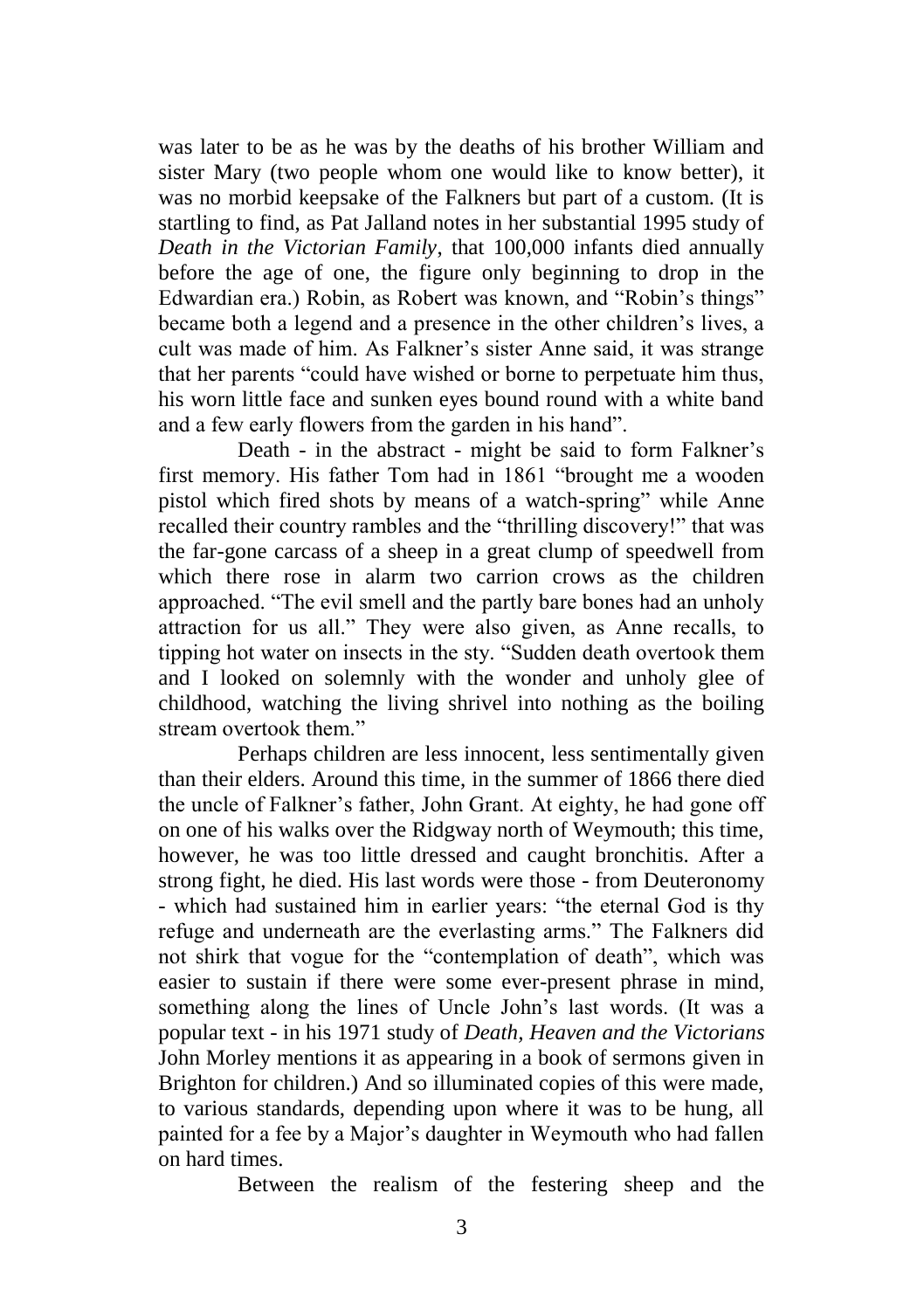mawkishness of the decorated admonition, we have the twin poles of an era in which, perforce, death could not be masked; it was as palpable a part of the daily round as it has ever been, and yet was simultaneously acquiring a veil some think tawdry. Presumably John Grant's last words were indeed his last words but many pious, Heaven-bound utterances can read as, well, ghost-written, so implausibly pious are they. Gladstone left a long account of his father's death at which one doctor recommended that the patient could cope with the whites of thirteen eggs and some brandy. As it turned out, his last audible words were "get me the porridge!" Perhaps not the best phrase with which to greet St Peter and Gladstone duly noted, come the event itself, that "it was a striking symbol for us, the finger of a dying father pointing up to heaven"

Naturally, we are here preoccupied with Falkner and so I think I need hardly spell out those terrible events of March 1871, which were vividly recalled by Falkner himself fifty-five years later when writing his memoirs in a Newcastle hospital. He transports the readers to that dark room where he last saw his mother, Grace who was dying from typhoid poisoning, something caught from a rat's tail in the water jug; Falkner wasn't sure if she really knew who he was in that room... What one might not immediately recall is that year the Prince of Wales almost died from typhoid, indeed on the tenth anniversary, in December, when his father, Prince Albert was popularly supposed to have been a victim of it in 1861 - some nine months after the death of Victoria's mother.

Which brings us again to that first full decade of Falkner's life. Before then a Royal death had been somewhat remote although, as John Wolffe has shown in *Great Deaths* (2000), Wellington's was another matter. Albert's funeral itself was to be a private affair, but it was echoed across the country at the very same hour with sermons and so on (it would be interesting to find out what happened in Dorchester that day, shortly before Christmas). As we know, Victoria's grief was considerable - perhaps it excused a desire for retreat - and she was pictured several times beside a bust of him. In that great cult of Albert there were many depictions of his death bed, some more populous than others - and this found itself but part of a host of bric-a-brac, that extraordinary plethora of such things as a black teapot used after a death. As John Morley shows in the pictures at the core of his book which grew from a notable exhibition in Brighton, there was even a vogue for a black mourning ear-trumpet. Survivors often painted over seventeenth-century mirrors' wooden frames with the black which collectors now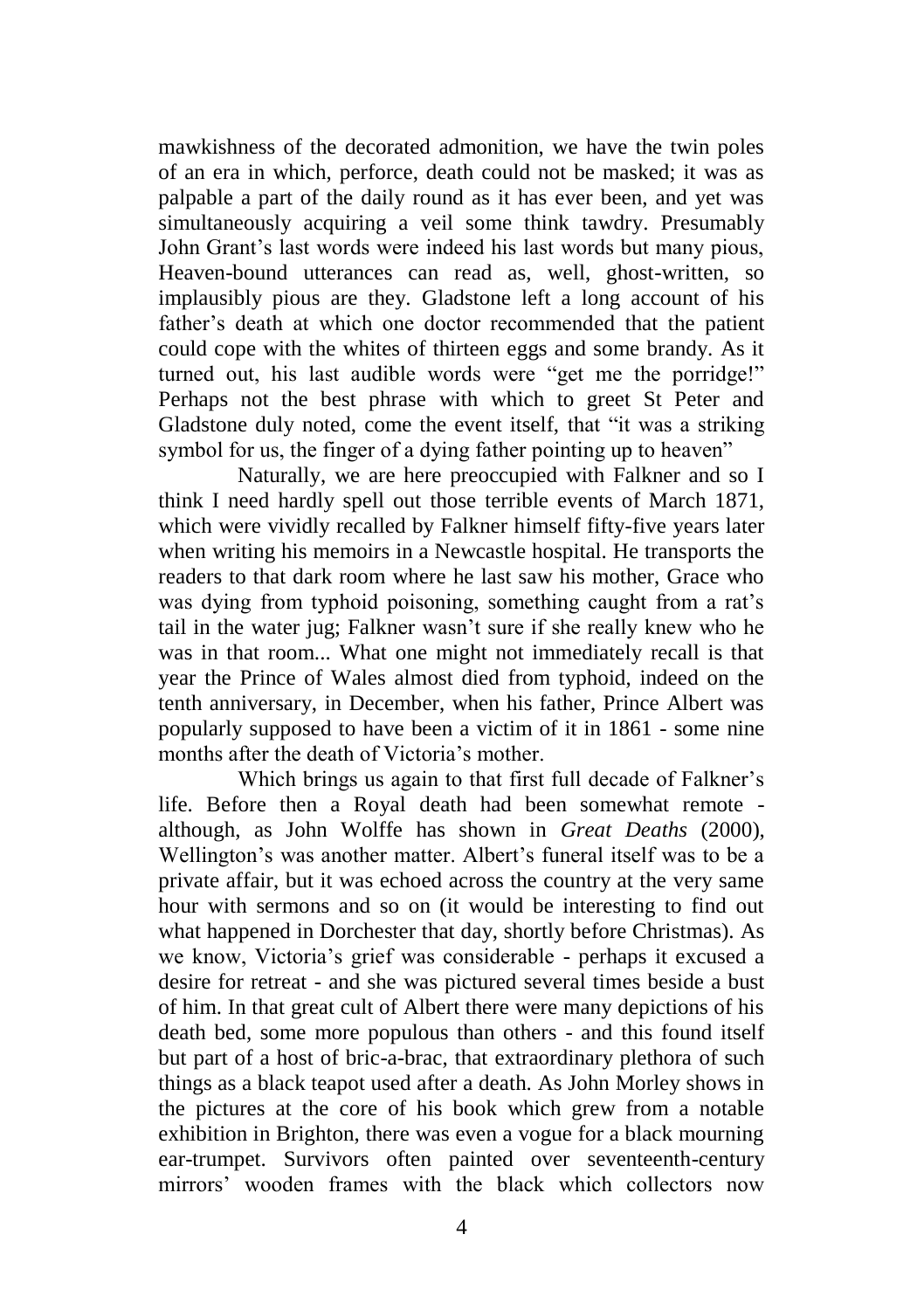carefully remove - to their financial advantage. It was all something which Morley neatly terms "congealed Romanticism", and, in turn, this fuelled the taste later in the century for tales of the supernatural. It was also in 1880 that Jules Cotard set out the syndrome, now named after him, in which its sufferers believe themselves dead.

The world of Robin's things was certainly the one in which Falkner grew up. He was inherently good-natured but cannot fail to have imbued this. And if one can say such a thing, that death pales beside 1856 and Carlisle, where a scarlet fever epidemic had killed five of the seven children of Dean Tait, the future Archbishop of Canterbury, whose own mother had died when he was two.

At the same time as all this, it is as well to think that it acts in counterpoint to a country which had made an instant best-seller of *On the Origin of Species* in 1859. While Darwin may have seemed the very man to reckon upon each generation simply succeeding the other, he would not have been among the human of the species if that work had not been prompted by grief. As Adam Gopnick has pointed out in his recent book *Angels and Ages* which turns upon the coincidence that Darwin and Lincoln were born on the same day 200 years ago. Despite their different immediate origins - moneyed family, humble cabin - "both men were shaped in crucial ways by the worst of nineteenth-century woes, the death of children at the height of their charm and wisdom. the nineteenth century was cruel in that it gave children a chance at a long life and often took it from them - the full force of exceptional grief set against the background of increasing hope for a long life". Darwin's mother had died when he was eight, and his father, Robert lived on to his eighties, often depressed, and died in 1848, by which time two of Charles Darwin's children had died at eighteen months and at three weeks. And now, in 1851, Darwin's favourite daughter, Annie died at ten from tuberculosis, after a futile ever-hopeful struggle, and he wrote a touching memorial of her which included the note that "she had one singular habit, which, I presume would ultimately have turned into some pursuit; namely a strong pleasure in looking out words or names in dictionaries."

Her death was a force in making him settle to working upon the *Origin* through that decade. Like Lincoln, he was of a depressive tendency, but productively so, and this Victorian tendency I find an undertow in Falkner's poems. Such as "*Christmas Day*"

They have passed one after the other;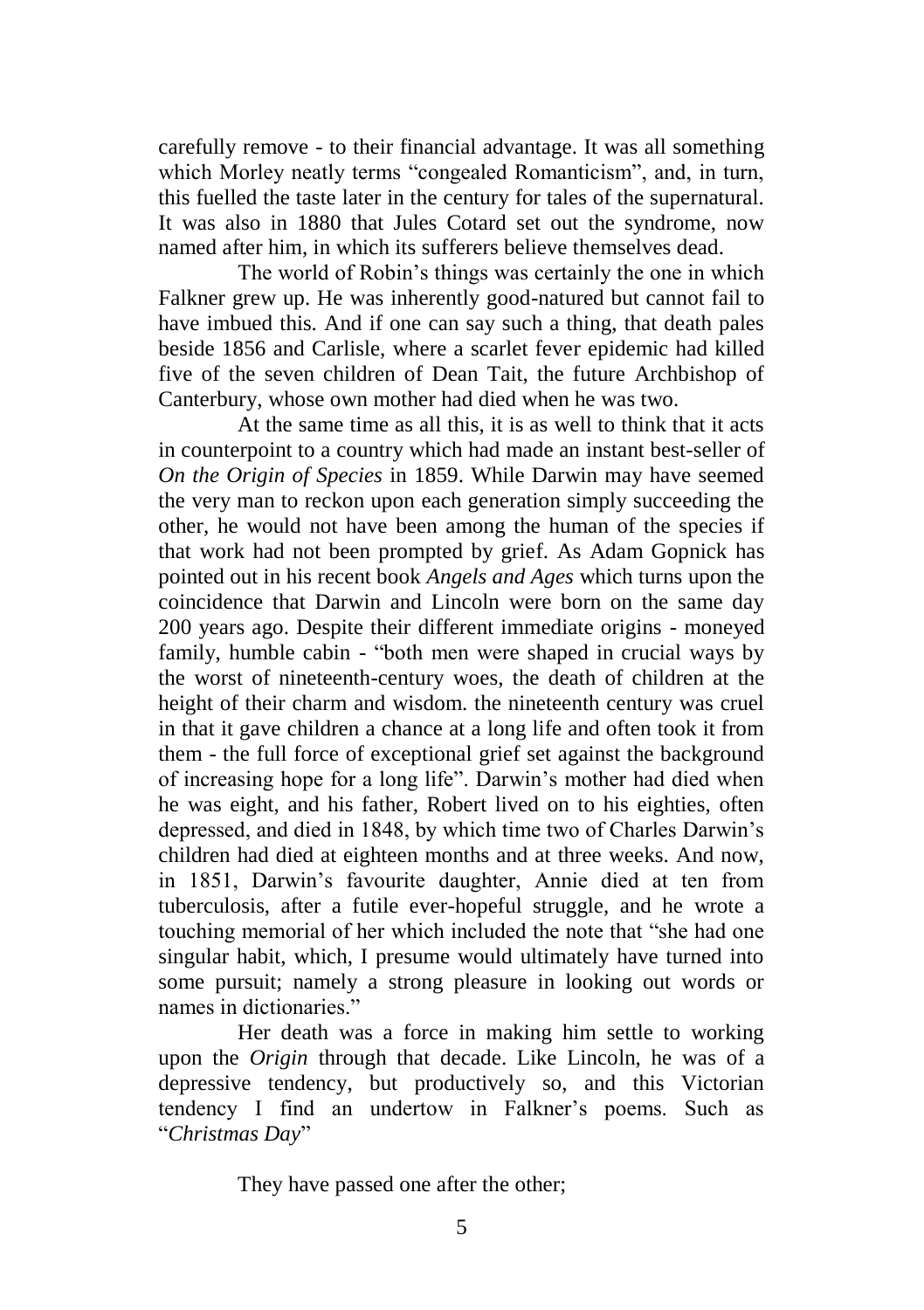Father and mother died, Brother and sister and brother Taken and sanctified. I am left along in the sitting, With none to sit beside.

Falkner is sitting in the church fifty-three years after he last did so with his mother, which was presumably in 1870, and, a couple of verses on, gives a glum summary of his life:

> The pillars are twisted with holly, And the font is wreathed with yew; Christ forgive me for folly, Youth's lapses - not a few, For the hardness of my middle life, For age's fretful view.

It has only recently struck me, Falkner's well-nigh unforgiving view of "the hardness of my middle life" - that period when he was at a creative peak, perhaps it is acknowledgement that he wanted to do more than be forever "in the train"? He was also to take an even longer view of life and death in his archaeological forays, sometimes with Hardy, and one would like to have more on this side of his life; something very much of the era, one which led to world-wide digs and the inference of tribal customs that were distinctly unVictorian, and the writing of such works as *The Golden Bough* which have been a Modernist influence. Time and again in thinking of Falkner, one feels as if living in two eras, but perhaps this a point at which to mention his poem "*Selibra Cineris Coacta Cani*" which is partly an evocative account of a burial, a resting place which lasted eighteen hundred years. (How many years make the difference between defilement and research?) Perhaps the title might be idiomatically translated as that made popular by another Hertford graduate: *A Handful of Dust*. The tool strikes a stone, and then

> ... eager hands are stretched to reach The lid of the sarcophagus.

A moment's space we gaze upon The ruins of a Celtic bust, The white limbs of the skeleton, And then they crumble into dust.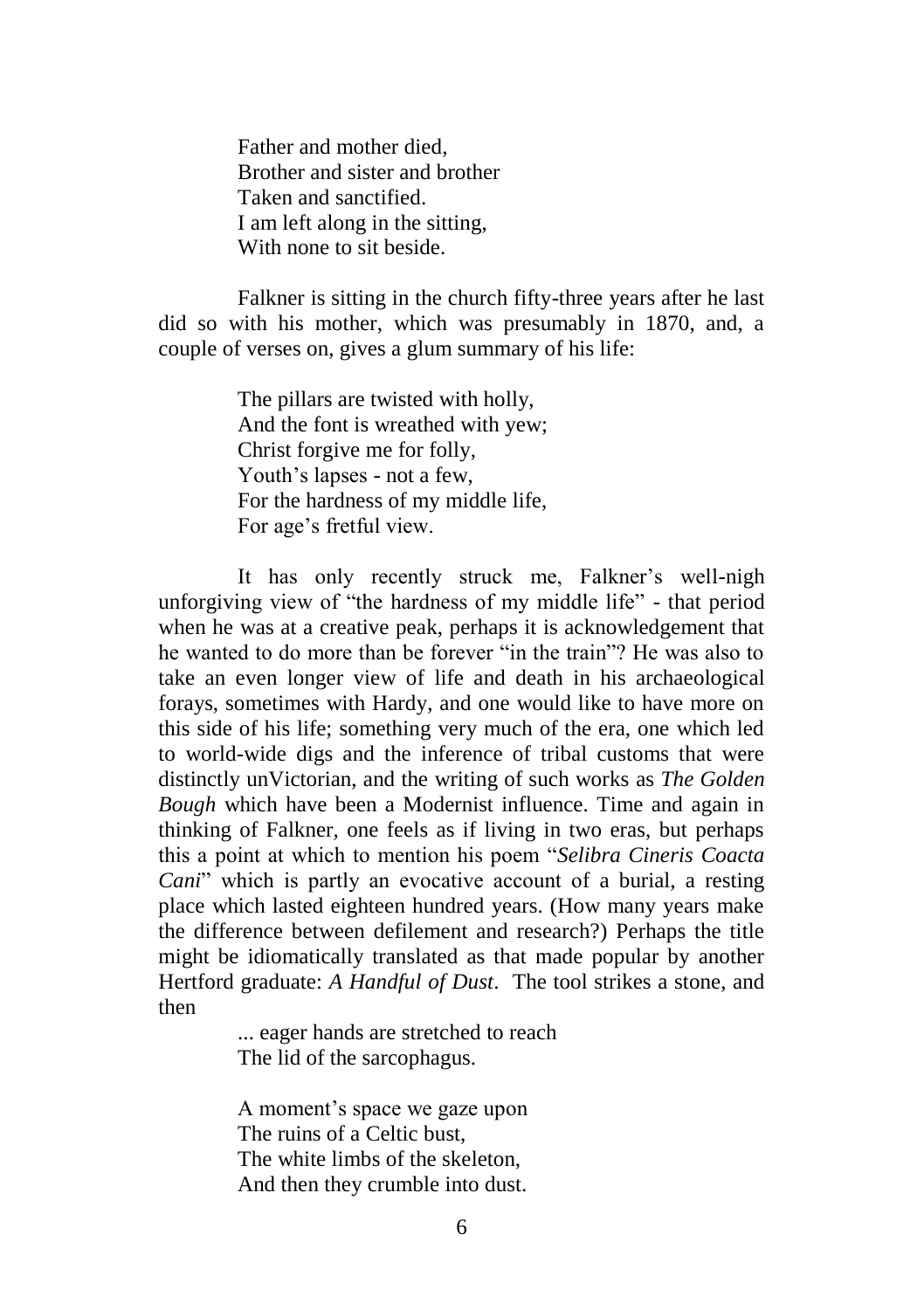Poor chief! and so his frame was spared The last indignity of death, To lie with bones set fair and squared, With glass above, and cloth beneath.

In some museum hall, a prize Of fallen faiths and people gone, For rustic loons with open eyes To gape and gaze and laugh upon.

Yes, politically correct he wasn't! And how touching that in fact, as Falkner then writes, that all there is in the museum case are those three arrow heads and amulet it's a tremendous narrative poem.

Falkner could tell a story, as so many testify. (His voice could have been recorded, would that more had left accounts of his talk, would that we could magic back to life his lost letters to Hardy and find those to Vassal.) Anyway, narrative. You might think it a surprise that I've not mentioned *The Nebuly Coat*, which indeed is set in what appears to be emerging as that pivotal decade of the 1860s. It contains another unfortunate birth, briskly told: "it was his good appearance, even at five-and-forty, which induced Miss Hunter of the Grove to run away with him, though Colonel Hunter had promised to disown her if she ever married so far beneath her. She did not, it is true, live long to endure her father's displeasure, but died in giving birth to her first child. Even this sad result had failed to melt the Colonel's heart."

In fact, on reading *The Nebuly Coat* yet again, one is struck by things anew - how long, even post-modern, is the section about Anastasia living among fictional characters and wanting to write a novel herself (it could be the material of Falkner's lost one), and how extraordinary that brief one about the unfortunate tendencies of clergy among the lower orders. But more than ever, it is a novel in which those no longer present are a force: recently gone, Martin is very much so, and the Minster seems to speak with the voices of the aristocratic dead while, in a phrase that had not fully registered with me before about Sharnall's departure from this world. "Then the nine days' wonder ceased, and Mr Sharnall passed into the great oblivion of middle-class dead". It's not likely to spoil the anybody's suspense if I quote a certain passage. "Westray gave a step forward into the loft, and then his foot struck against something, and he nearly fell. It was something soft and yielding that he had struck,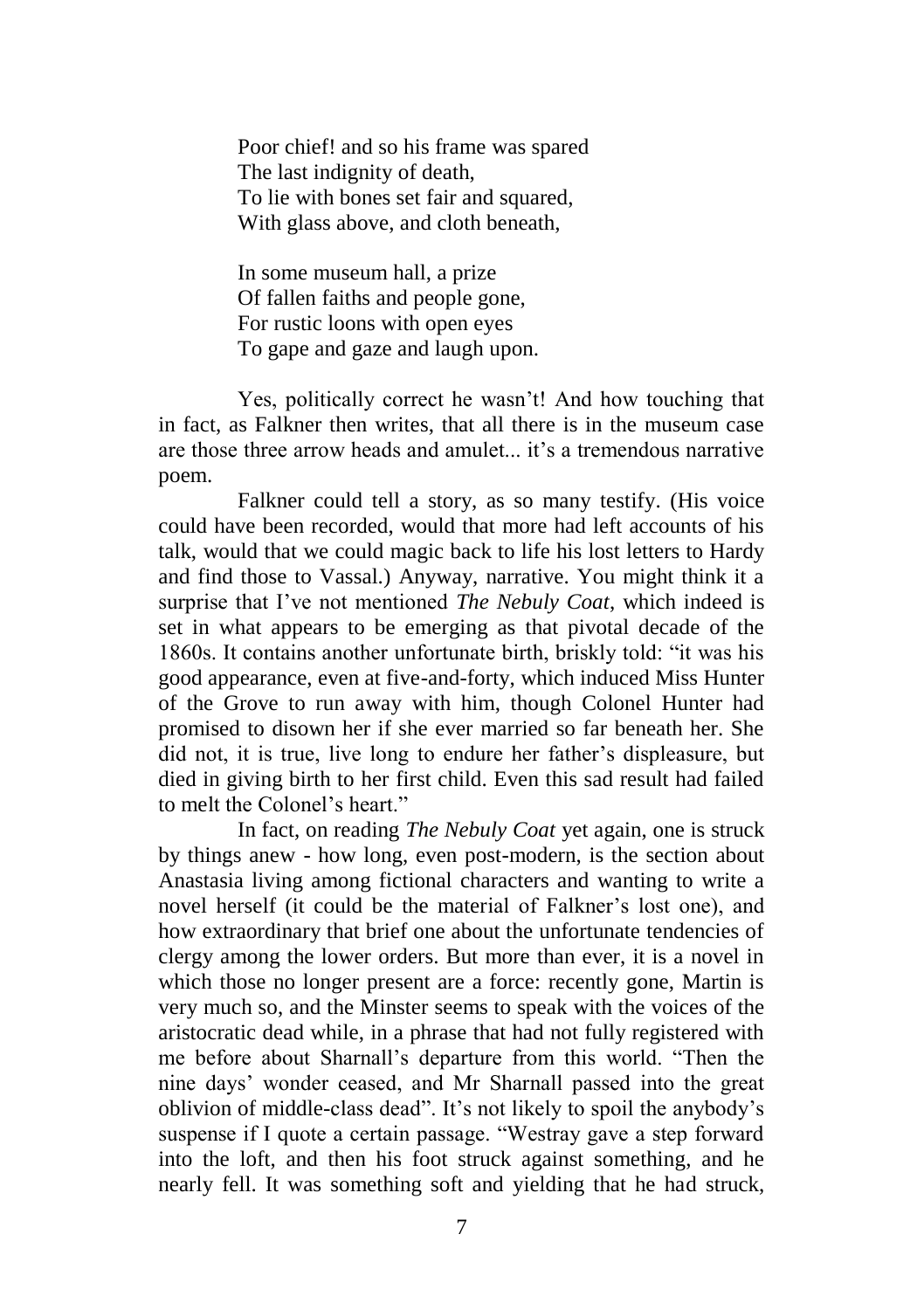something of which the mere touch filled him with horrible surmise. He bent down to see what it was, and a white object met his eyes. It was the white face of a man turned up towards the vaulting; he had stumbled over the body of Mr Sharnall, who lay on the floor with the back of his head on the pedal-note. Westray had bent low down, and he looked full in the eyes of the organist, but they were fixed and glazing.

"The moonlight that shone on the dead face seemed to fall on it through that brighter spot in the head of the middle light; it was as if the nebuly coat had blighted the very life out of the man who lay so still upon the floor."

It is almost as if in writing that - perhaps the finest death in Falkner - he had anticipated a film, and what is also surprising is that it takes up four pages of the novel, but does not hinder it , and what's more adds to the atmosphere of the subsequent pages. Sharnall is as present as he ever was. (One might wonder if there is something of Horace Moule's sad suicide in Falkner's creation of Sharnall as well as the set-up he witnessed at a church in Richmond, Yorkshire, where the rector and organist were in evident conflict.) Far from being the climax of *The Nebuly Coat*, as one sometimes recalls it, Sharnall's death takes place just over halfway through. And this is perhaps why the novel is Falkner's most successful. He has accommodated death within the narrative. There is a steady progress through the rest of it - even if some have alleged that the plot is at times as tricksy as Graham Greene often alleged of Hitchcock's. Hitchcock! Did he know of Sharnall's sad end when turning Maugham's *Ashenden* into *Secret Agent*? Peter Lorre and John Gielgud have a similar, organ-sounding encounter in a Swiss church. One might wonder what he - who depicted small-town life so well with Thornton Wilder in *Shadow of a Doubt* - might have made of this novel but perhaps better would have been the Truffaut of *La Chambre Verte*, that death-haunted variant upon Henry James.

In *The Nebuly Coat* Falkner has overcome the tendency of the first two, shorter novels to telescope events in the last third. (Blackwood thanked Falkner for revising the last section of *The Lost Stradivarius*, and it would be fascinating to find the earlier version.) Perhaps it sounds harsh but it is as if the first two novels are wrapped up a little too quickly. Or perhaps one simply relishes so much the Romanticism which Falkner made of congealed Romanticism in *The Nebuly Coat* that anything else pales.

Some six years later he discussed with Hardy his poetry and pessimism, and made the point that anybody as productive as